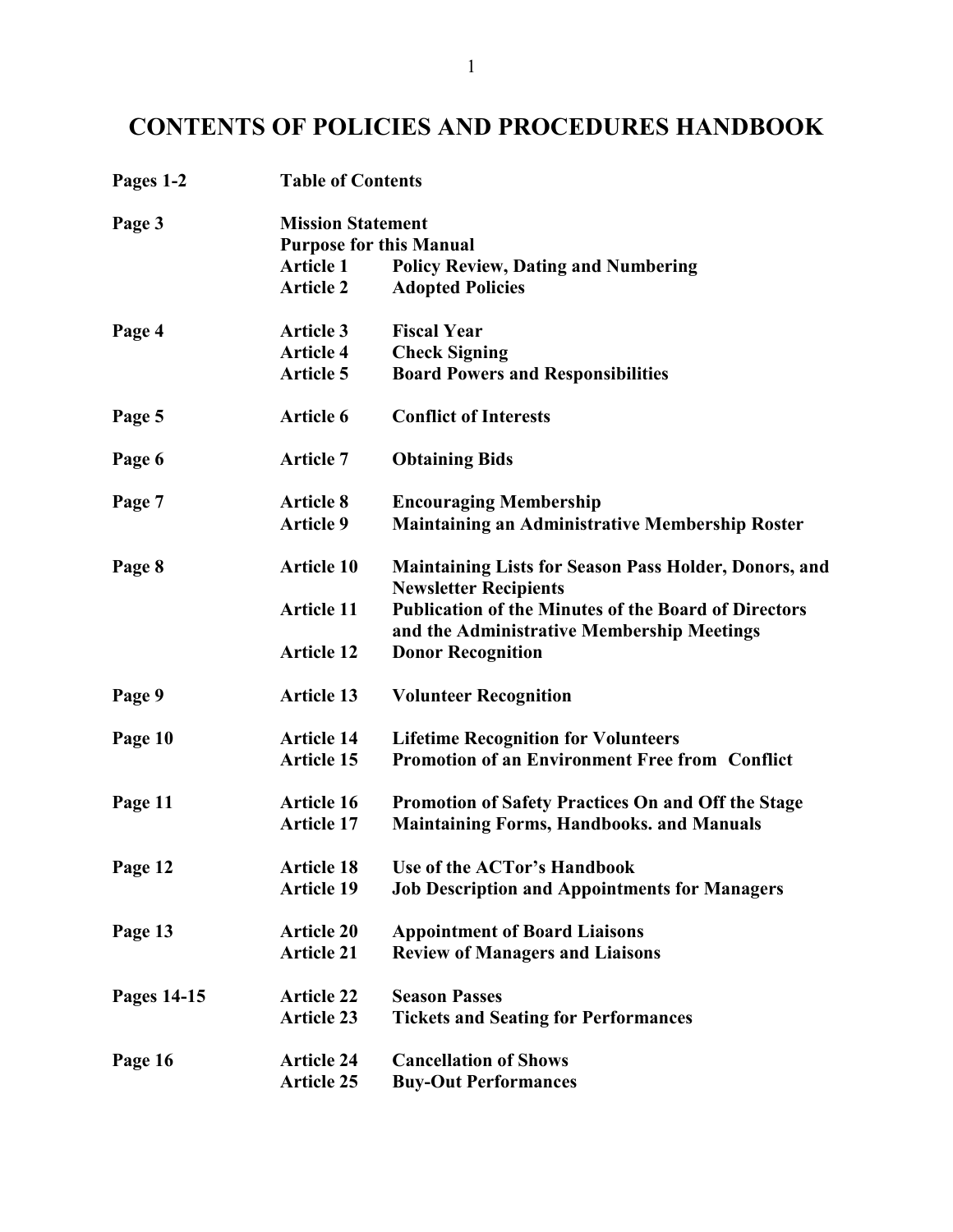| Page 17            | <b>Article 26</b> | <b>Special Ticket Deals for Thursday Performances</b>                         |
|--------------------|-------------------|-------------------------------------------------------------------------------|
| Page 18            | <b>Article 27</b> | Giving Complimentary Tickets, Passes, Vouchers, r Gift<br><b>Certificates</b> |
|                    | <b>Article 28</b> | Use of ACT Facilities by Outside Groups                                       |
| Page 19            | <b>Article 29</b> | Use of ACT Property by Other Groups                                           |
|                    | <b>Article 30</b> | <b>Play Selection</b>                                                         |
| <b>Pages 20-21</b> | <b>Article 31</b> | <b>Production Director Qualifications</b>                                     |
|                    | <b>Article 32</b> | <b>Board Nominations</b>                                                      |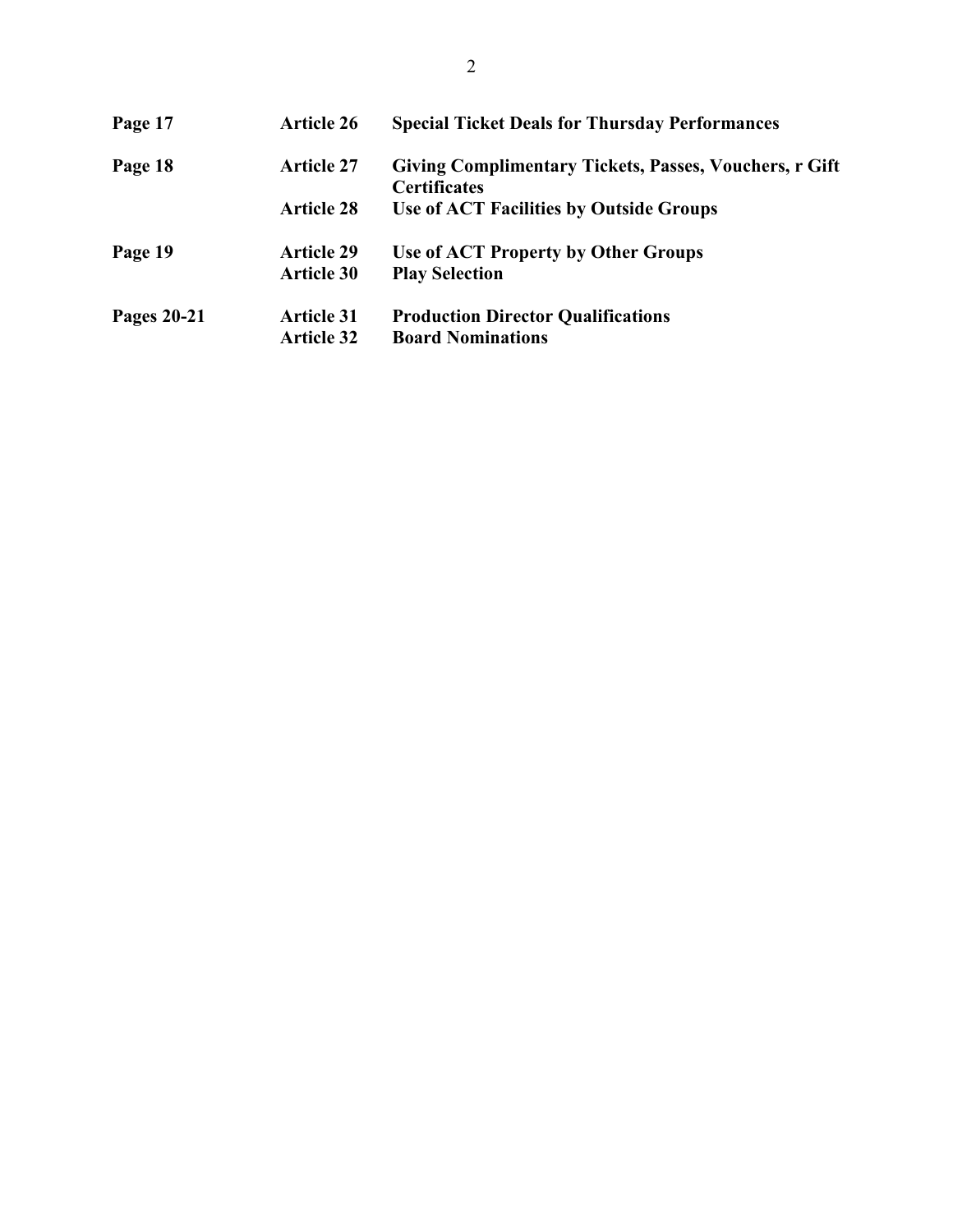## Policies and Procedures for Albany Civic Theater, Inc. Adopted August 2, 2009 Amended and Approved October 4, 2009

#### Mission Statement:

ACT is an all-volunteer, non-profit community theater that takes pride in producing a year-round season of top-quality comedies, dramas and musicals chosen to appeal to a wide range of audience tastes, and to provide exciting creative opportunities for local actors, technicians and theater lovers

#### Purpose for this Manual:

Albany Civic Theater needs to develop an actual manual and not rely on people putting in their notions on how things should be done or have been done in the past. Remember, policies and procedures can be changed in the future but creating a manual will give all volunteers and future boards a good starting point.

One of the goals of the Board of Directors is seeing that volunteers succeed both on stage and off. In order to do that, Albany Civic Theater needs to establish a protocol that identifies who is in charge and who knows the guidelines directed by a policy and/or a procedure. Not only will a policy and procedure manual help our volunteers succeed, it will also offer future boards a blueprint of what has worked in the past. Saying this, it is important to add that policies must not conflict or countermand the Bylaws.

### 1. Policy Review, Dating and Numbering

#### Policy:

1.0 Policies should be logically organized and reviewed and updated as needed.

#### Procedure:

- 1. 1 All policies shall be dated, numbered, and retained in notebook fashion in the mail room.
- 1. 2 Policies shall be designated as approved and reviewed annually by the Board of Directors.

# 2. Adopted Policies

#### Policy:

2. 0 The purpose of this policy is to establish guidelines for developing policies for the Albany Civic Theater.

#### Procedures:

2. 1 Board policies are the documents by which the Corporation is governed. The Board shall operate the Corporation within the framework of these policies. Proposals for new policies or changes to existing policies may be initiated by any Board Member or Administrative Member.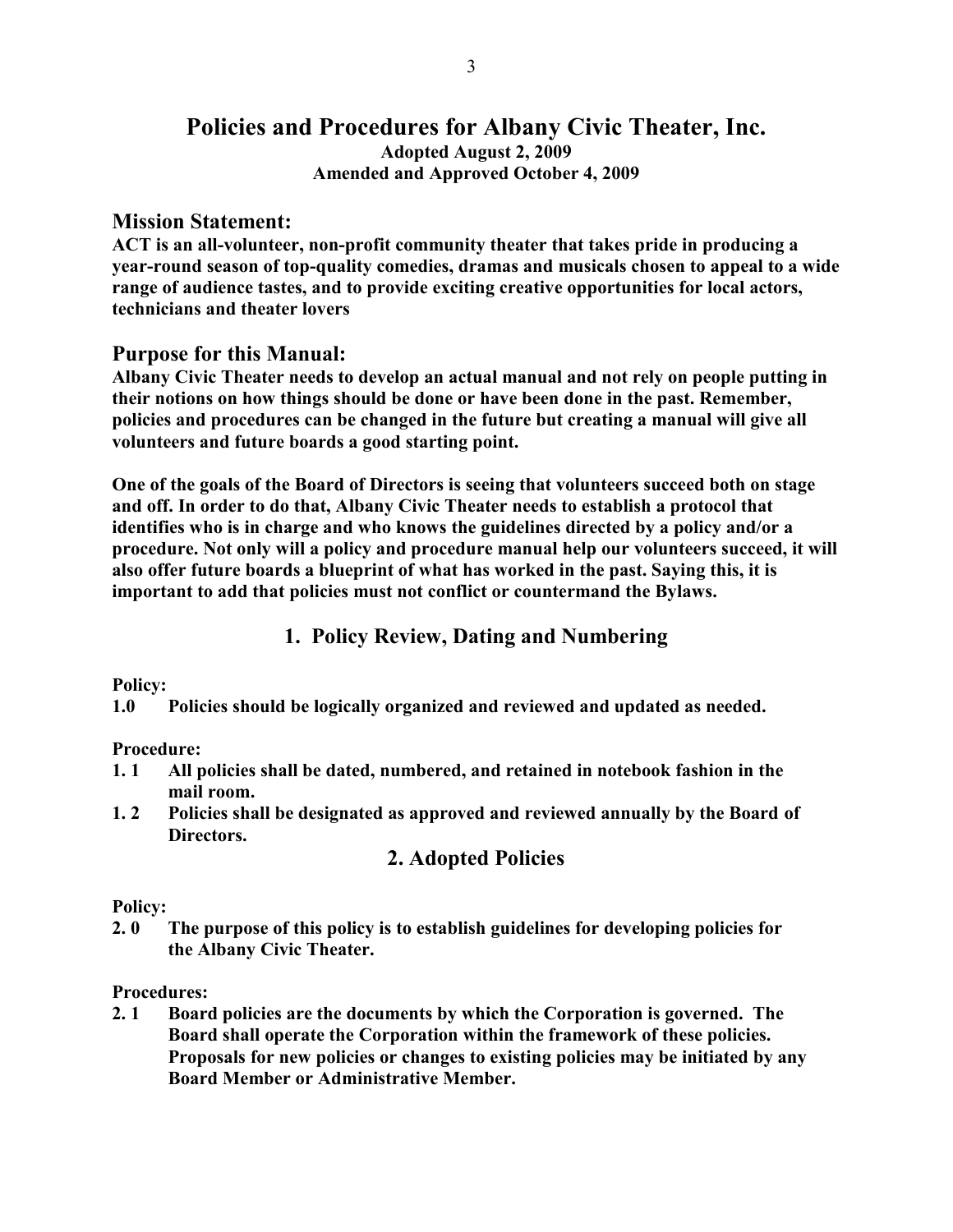- 2. 2 Final action on a policy or policy change shall not be adopted at the meeting at which a change proposal is introduced. Action shall be taken no sooner than the next regularly scheduled board meeting. 2. 2. 1 Temporary approval may be granted by the Board in lieu of formal action to meet emergency conditions which shall take place before formal action can be made.
- 2. 3 The Secretary shall establish an orderly plan for preserving and making accessible printed copies of the policies adopted by the Board.

### 3. Fiscal Year

#### Policy:

3.0 The fiscal year of Albany Civic Theater, Inc., begins on September 1 and ends on August 31.

#### Procedure:

- 3. 1 All budgeting accounting and business functions shall be conducted on a fiscal year basis.
- 3. 2 The play season and administrative membership shall correspond to the fiscal year as set.

### 4. Check Signing

#### Policy:

4. 0 All checks issued on behalf of the Corporation shall be signed by the Treasurer or the President.

#### Procedure:

- 4. 1 Prior to the beginning of the new fiscal year, the incumbent Treasurer of Albany Civic Theater shall arrange with the bank to have the incoming Treasurer and President sign cards authorizing the issuing of checks for the new fiscal year.
- 4. 2 The check register of the Corporation shall be the property of the Treasurer and shall be available for the Board Members or their designee for review.

### 5. Board Powers and Responsibilities

#### Policy:

- 5. 0 The Board of Directors serve these essential functions:
	- As the legal governing body of the not-for-profit corporation, the Board is responsible for making sure that the theater complies with federal and state rules governing non-profits.
	- The Board holds the ultimate responsibility for making sure everything that needs to get done from productions to building maintenance - does get done.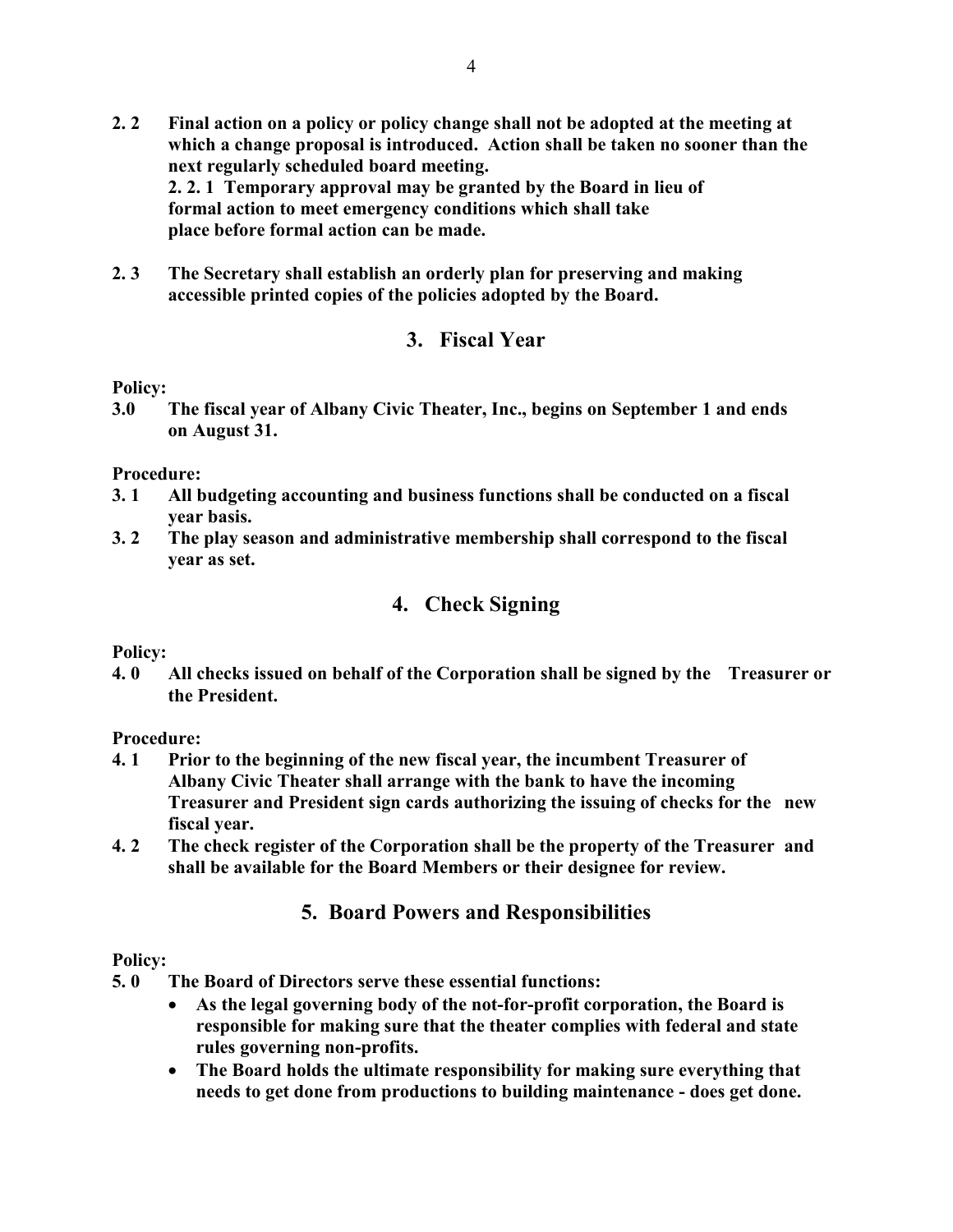- In addition, the Board fills the role of "producer" of all plays, from authorizing budgets to approving unusual production requests (i.e., removal of seats), as well as coordinating all "front of the house" activities (publicity, house, facility maintenance, etc.)
- The Board of Directors has legal and ethical responsibility to the organization:
- Board members shall avoid doing anything that would pose a financial conflict of interest or jeopardize the theater's legal status as a nonprofit organization.
- Board members have the ethical obligation to set a good example for the rest of the organization, whether it is in how we treat our volunteers or how we treat our property and each other.

#### Procedure:

- 5. 1 The Board shall make sure tax statements are filed, liability and accident insurances are up-to-date, yearly corporation and non-profit status fees are filed, building and fire codes are followed, donations made to the organization shall be acknowledged for the patrons' tax obligations. The Board has a duty to conserve and maintain the resources and physical property of the corporation.
- 5.2 The Board shall make meetings accessible to members and volunteers as designated by the Bylaws (Article IV- Meetings; Sections 9). Board does retain the privilege of meeting in executive session to discuss personnel, acquisition of property, and security. Decisions will not be made through outside discussions or through e-mail.
- 5. 3 Board members shall perform duties in order to fulfill responsibilities and expectations. These duties are as follows:
	- 5. 3. 1 Attend all possible Board meetings and actively take part in business transacted by the Board.
	- 5. 3. 2 Serve and function on committees when requested and can do so.
	- 5. 3. 3 Give reports regarding business whenever such reports are called for.
	- 5. 3. 4 Help promote programs that are in the interest of the organization.
	- 5. 3. 5 Assist in developing the rules by which any meeting is to be conducted.
- 5. 4 The above duties and responsibilities of the Board members are in addition to those covered in the Articles of Incorporation and the Bylaws or by other specific policies.

# 6. Conflict of Interests

#### Policy:

6. 0 No member of the Board of Directors shall participate in any discussion or vote on any matter in which he or she or a member of his immediate family has potential conflict of interest due to having material economic involvement regarding the matter being discussed.

 A conflict of interest is defined as an actual or perceived interest by a Board Member in an action that results in or has the appearance of resulting in personal or monetary gain.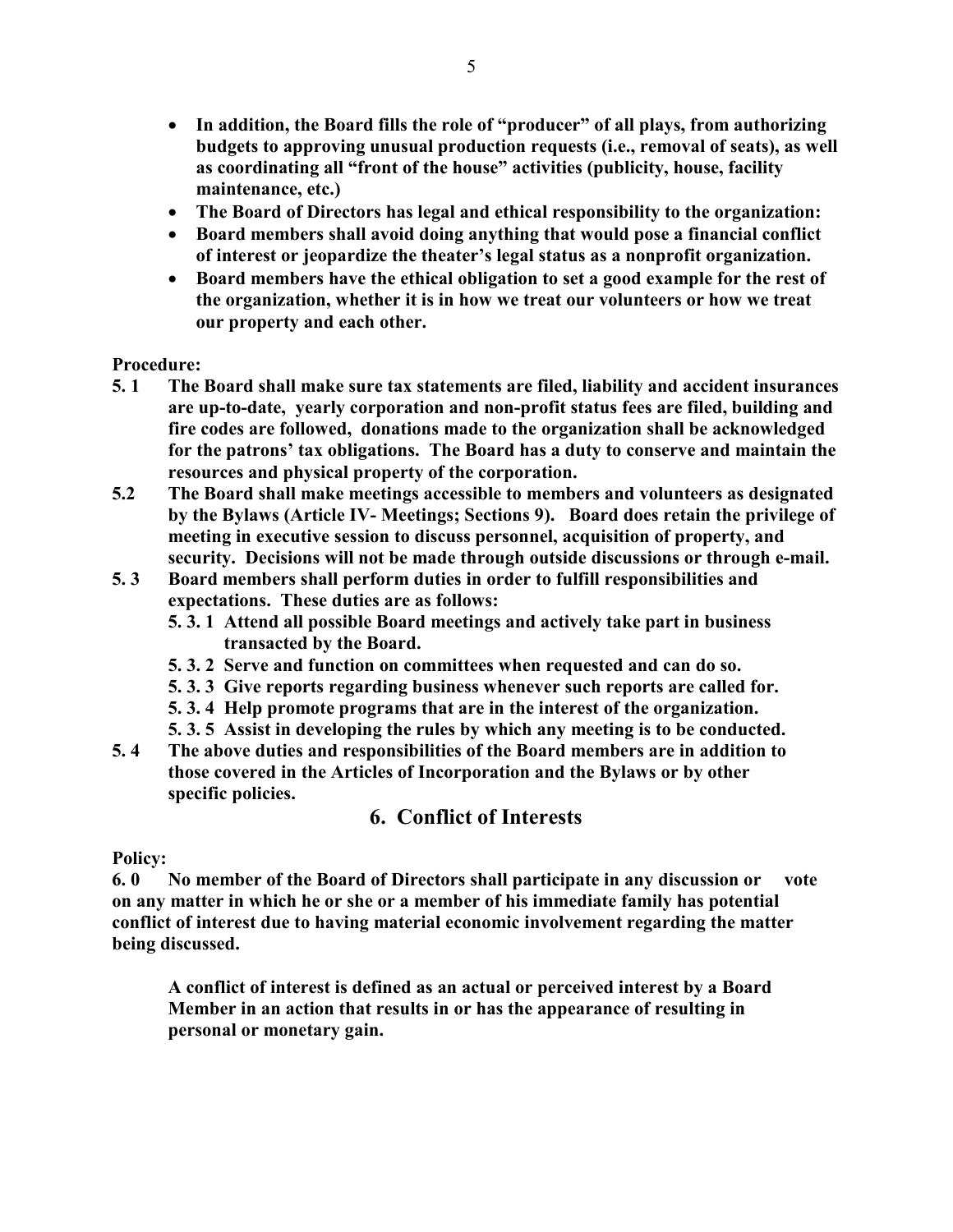Members of the Board of Directors for Albany Civic Theater, Inc., and of their immediate family are prohibited from accepting gifts, money or gratuities from the following:

Persons receiving benefits or services from the organization:

- Any person or entity performing or seeking to perform services under contract with the organization, and
- Persons who are otherwise in a position to benefit from the actions of any volunteer of the organization.

 A volunteer within the organization may, with the prior written approval of the Board of Directors, receive

- a stipend for directing a production, choreographing movement for a production, or playing the piano during rehearsals OR
- a scholarship for studying aspects pertaining to performance and entertainment.

#### Procedure:

- 6. 1 When a situation of a conflict of interest presents itself, the Board member must announce his or her potential conflict, disqualify himself or herself, and abstain from participation in the meeting until discussion is over on the matter involved
- 6. 2 The President of the meeting is expected to make inquiry if such conflict appears to exist and the board member has not made it known.

# 7. Obtaining Bids

#### Policy:

7. 0 Unless ACT has already negotiated a maintenance contract, it is the duty of the Facility Coordinator, or a volunteer designee, to obtain multiple bids on work to be done at the theater if the project is one that shall require an expense over \$500.

- 7.1 The Facility Coordinator, or a volunteer designee, shall obtain at least two bids or estimates, at least one from a legitimate business entity.
- 7.2 If the cost of a project exceeds \$500, the Facility Coordinator must gain the approval of the Board before proceeding with the project.
- 7.3 In awarding contracts, the Facility Coordinator or the Board many consider factors other than the lowest bid. Such factors may be contractor reputation, ability to incorporate volunteers into the work, etc.
- 7.4 Article VII Miscellaneous, Section 1 of the bylaws indicates that the President and/or Secretary sign the contract.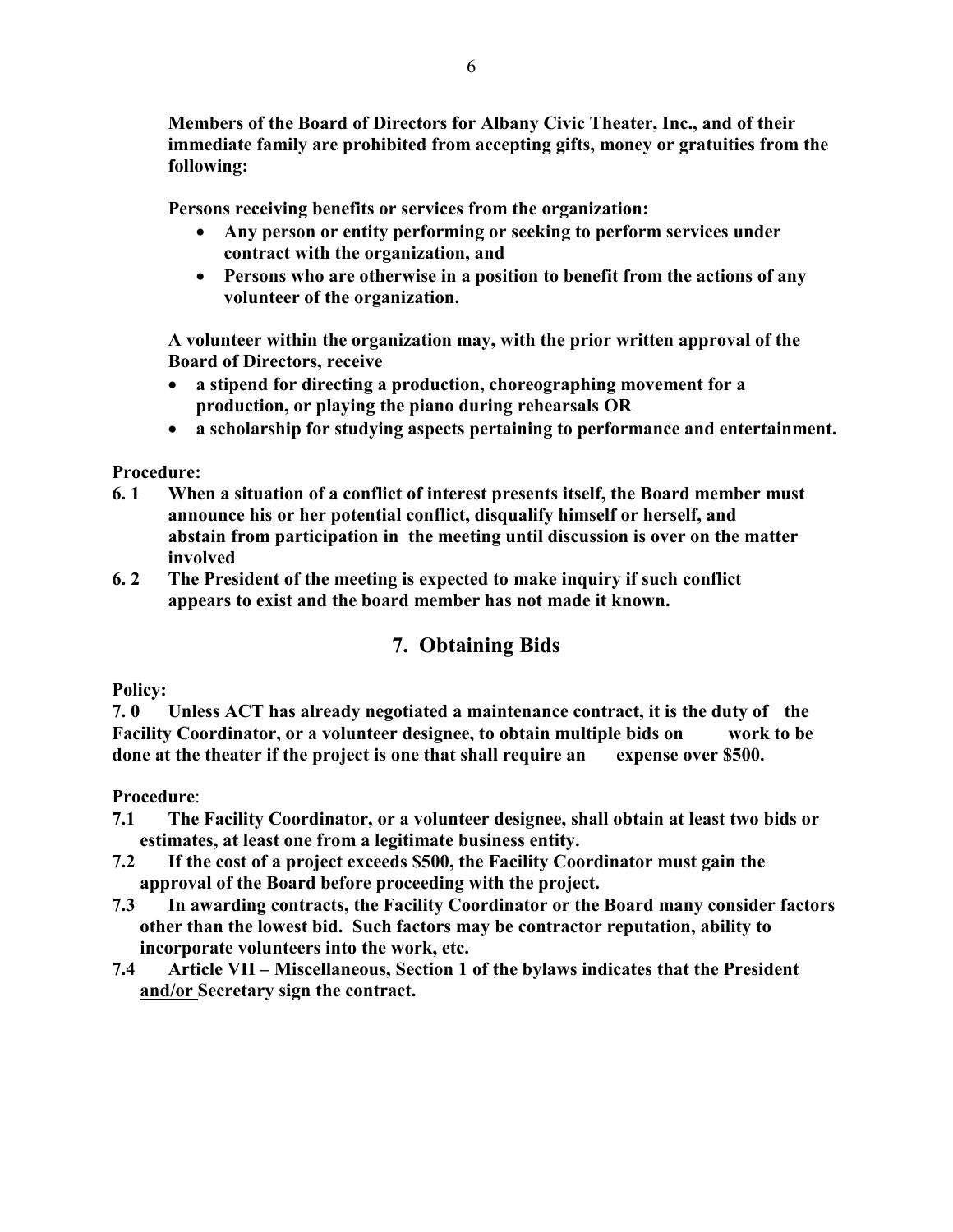# 8. Encouraging Membership

Policy:

8. 0 Memberships are good for the season that runs from September 1 through August 31. Membership allows a volunteer to vote in all general meetings and serves as admittance to the Big Night event.

To be eligible to vote for the service awards at the September membership meeting, volunteers must be administrative members.

To vote at the September membership meeting, volunteers may utilize their memberships purchased during the season in which service awards will acknowledge volunteers or they may purchase a membership for the new season.

To attend the awards celebration, known as Big Night, administrative members may be admitted to the event using either the previous season's membership or a newly purchased current membership.

Procedure:

- 8.1 Members for the new season may purchase their cards in these ways: 8.1.1 In August during the run of the last production of the season when the
	- new season passes go on sale;
	- 8.1.2 At the September administrative membership meeting;
	- 8.1.3 At the door on Big Night;
	- 8.1.4 By mail order using the form on the theater Web site;
	- 8.1.5 By contacting the treasurer.

# 9. Maintaining an Administrative Membership Roster

#### Policy:

9. 0 A membership list shall be kept and updated by the Treasurer. This should be done to insure that new members receive information but also to keep postage costs down due to old addresses. If the list is updated following each show of the season, it should be complete when the nominating committee needs it and for balloting purposes.

- 9. 1 The Treasurer, or the Treasurer's designated volunteer (the Box Office Manager), shall have administrative membership cards printed each year, prior to the first board meeting in September, the beginning of the fiscal year.
- 9. 2 Upon receiving dues from a volunteer, the Treasurer shall record name, membership card number, address, city and zip code, and, if available, telephone number and e-mail address. As a record backup, the stub of the membership card shall be maintained by the Treasurer until the end of the season.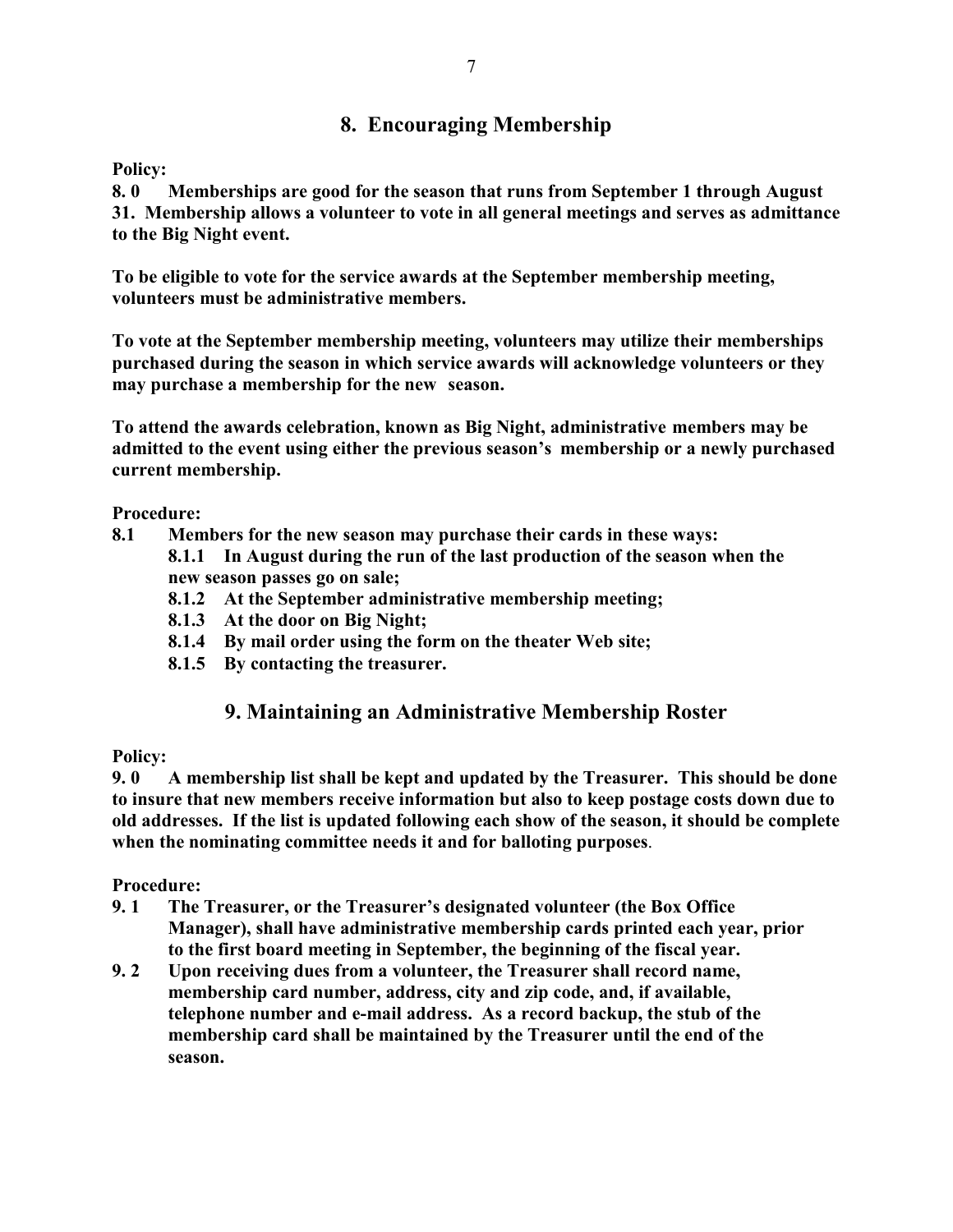- 9. 3 Copies of the membership list shall be given to the President and the Vice President each month if an update has occurred. Other Board members, the Data- Base and Volunteer managers may request a list at any time.
- 9.4 Members have a right to the privacy of the information that they give. Lists shall not be given to non-members or sold to businesses or other organizations.
- 9.5 The President should make available the Administrative Membership list to the Nominating Committee for its survey contacts.

## 10. Maintaining Lists for Season Pass Holders, Donors, and Newsletter **Recipients**

#### Policy:

10. 0 Addresses, telephone numbers, and e-mail addresses of season pass holders, donors, and newsletter recipients shall not be shared with anyone outside of the organization.

### Procedure:

- 10. 1 Lists of season pass holders, donors, or newsletter recipients shall not be sold to a third party.
- 10. 2 The Treasurer maintains lists of all season pass holders and donors. The Data- Base Manager maintains a list of newsletter recipients. These lists shall include addresses, telephone numbers, and as appropriate, the season pass number.
- 10. 3 The Treasurer shall make available an updated index for season pass holders each month to the Box Office. On occasion a patron reports the loss of a season pass. This index will allow box office personnel a reference for checking the validity of the claim. This list shall include only the name of the season pass holder, the type of pass, and the number of the pass. For the purpose of privacy, no address shall be included in the index.

# 11. Publication of the Minutes of the Board of Directors and the Administrative Membership Meetings

#### Policy:

11. 0 The Secretary shall make available the minutes of the meetings conducted by the Board of Directors and the Administrative Membership.

#### Procedure:

11. 1 After each meeting, the Secretary shall post the Minutes on a bulletin board in an easily accessible area in the theater. It shall be the responsibility of the Secretary to provide, upon request of members or volunteers, copy(ies) of any meeting of the season.

### 12. Donor Recognition

#### Policy:

12. 0 Donors to Albany Civic Theater shall be acknowledged on a list in a prominent area in the lobby of the theater and on the ACT Website.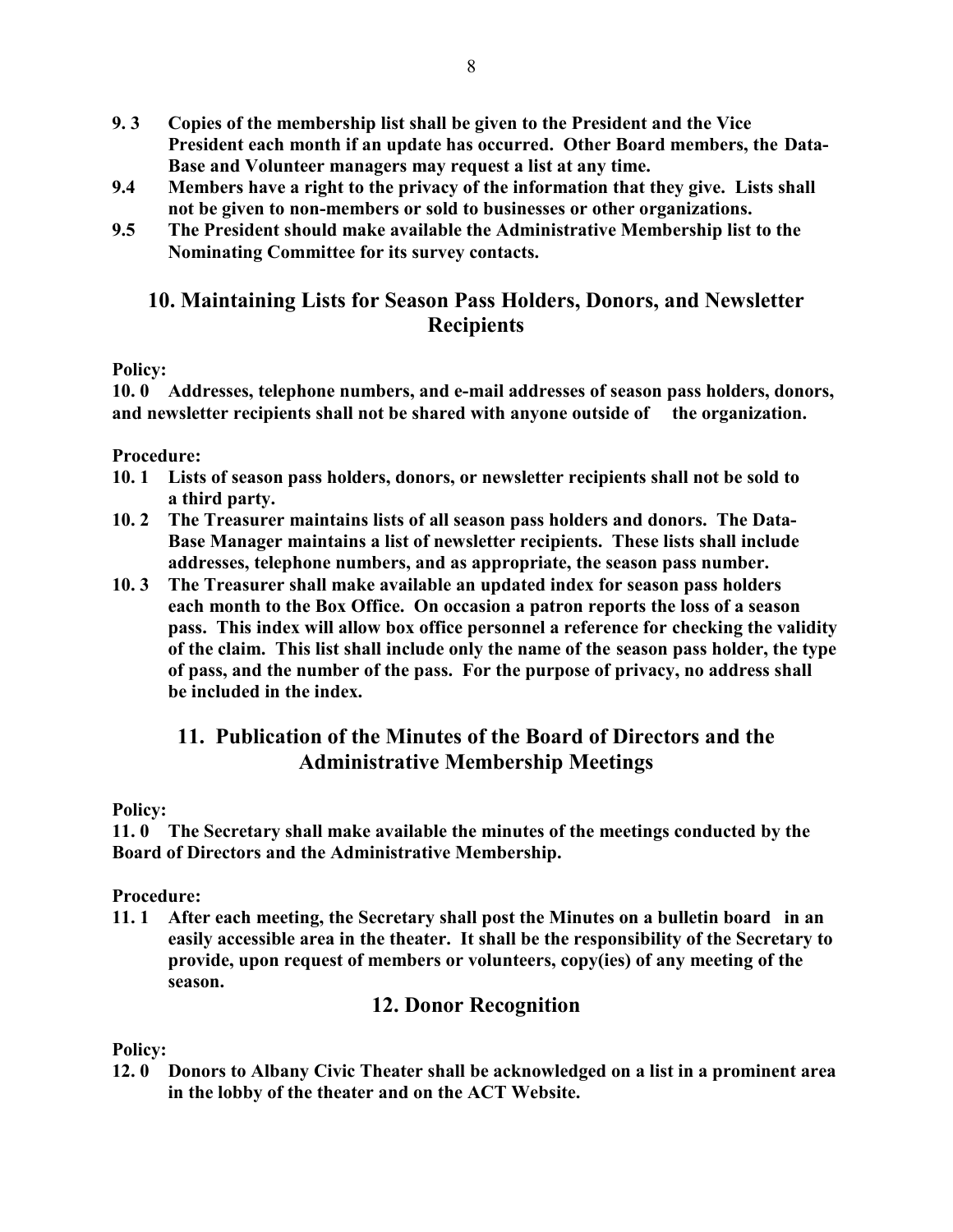#### Procedure:

- 12. 1 The Treasurer shall update the Donor List each month and provide these updated lists to the President or Vice President. The list shall include names, addresses, telephone numbers, and amounts. Names of our donors shall be published, but their addresses, telephone numbers shall remain private. Amounts shall only be designated within a tiered system.
- 12. 2 Each month, the Treasurer shall also provide to the Vice President and the Website Manager a tiered list of those donating during the past twelve months. The current tiers are divided into these designations: Over \$1000, \$500 - \$999, \$100 - \$499, \$50 - \$99, \$1 - \$49. The Vice President, or a designee, shall be responsible for placing the list in a prominent place in the main lobby.

# 13. Volunteer Recognition

### Policy:

13.0 A special event shall occur yearly to recognize volunteers for their achievements.

### Procedure:

- 13.1 The Vice-President is responsible for planning and executing the event for volunteer recognition.
- 13.2 The Administrative Members will nominate and vote in September for the following honors:
	- Doug Johnson Award for Long-Term Service to the Theater.
	- James Hendricks Award for Most Promising Newcomer (two seasons)
	- Regina Frager Award for Support by a Business or Outside Organization
- 13.3 The President at the August Board meeting, in executive session, should have the Board vote on the Stage Manager Award.
- 13.4 Following the last production of the season, the Vice-President will send out a ballot to the Administrative Members allowing them to vote for best actor awards and best designer award.

13.4.1 The ballot will contain the title of the production and the names of every performer. Ten percent of the total number of roles will be elected for the Best Actor Awards.

 13.4.2 The ballot will also include backstage positions to recognize outstanding achievement for each of the designers involved with sets, lighting, sound, and costumes.

- 13.5 The Vice-President will prepare ballots for the People's Choice Poster so that the patrons attending the final season's production may choose. The ballot will be an insert in the production's program. A ballot box will be set up for the voting.
- 13.6 The Vice-President will prepare ballots for the Favorite Play Award to be distributed in the newsletter announcing the first production of the new season. Recipients of the newsletter will choose the Favorite Play Award of the past season by mail or by delivery to the theater.
- 13.7 The President will determine the recipients for The Presidents Awards. This award will go to as many volunteers as the President deems has performed outstanding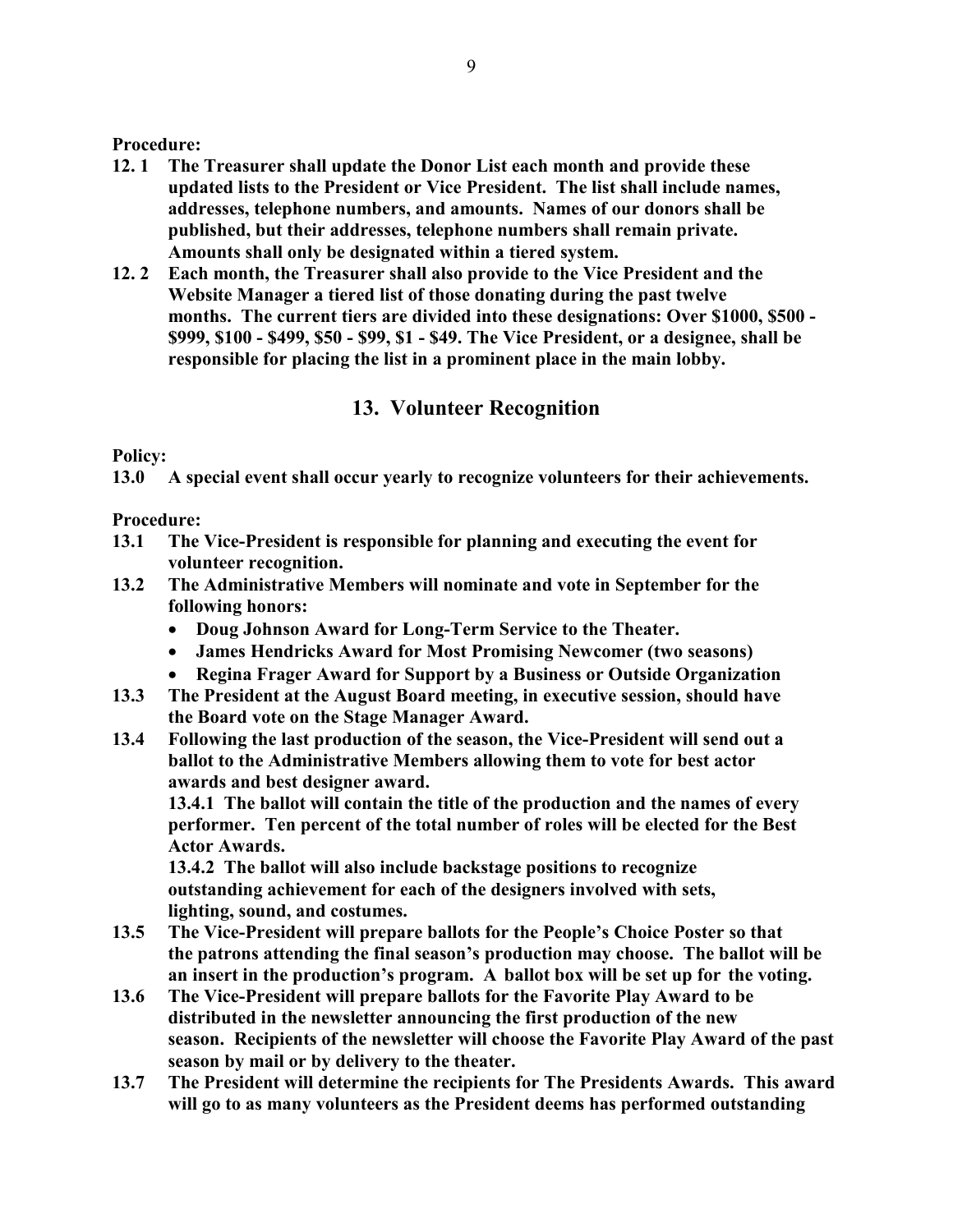work during the season. The President may ask other Board members, volunteers and administrative members for suggestions.

- 13.8 The Vice-President will ask each director to determine up to three volunteers who worked on his/her production for the Unsung Hero Awards. This recognition should go to those who performed perhaps some obscure job that others may not be aware of. A production director may give more than three awards but should be willing to absorb the cost.
- 13.9 Depending on the budget allowed by the Board, the Vice-President will be free to determine the style of the awards given.
- 13.10 The Board is free to establish other categories of recognition.

# 14. Lifetime Recognition for Volunteers

#### Policy:

14.0 The Board may recognize a volunteer who has been active for many years, but because of any number of reasons can no longer be as active but who still shows an interest in the organization.

### Procedure:

- 14.1 Any Administrative Member may recommend to the Board of Directors the name of a volunteer to bestow Lifetime Membership. The Board will make selection by simple majority vote.
- 14.2 The Lifetime Member will be acknowledged at the next Awards Event. The Treasurer will see that this individual receives a free season pass for life.

# 15. Promotion of an Environment Free from Conflict

### Policy:

15. 0 Albany Civic Theater commits itself to creating and maintaining an environment that is free from sexual harassment, intimidation, threats, and violent acts for all volunteers and patrons. Threats, intimidation and acts of violence shall not be ignored, condoned, or tolerated.

Albany Civic Theater can best perform its mission of producing a year-round season of top-quality comedies, dramas and musicals when volunteers and patrons co-exist in a climate that supports the free exchange of ideas and utilizes constructive methods of conflict resolutions.

- 15. 1 Any accusation should be brought before the production's Liaison or Director, who will investigate. If there appears to be an infraction, the Liaison or Director will report it to the President of the Board of Directors.
- 15.2 The President shall call a closed session to hear information from both parties directly involved. Any and all acts of sexual harassment, intimidation, threat, or acts of violence by volunteers shall be considered serious misconduct and shall be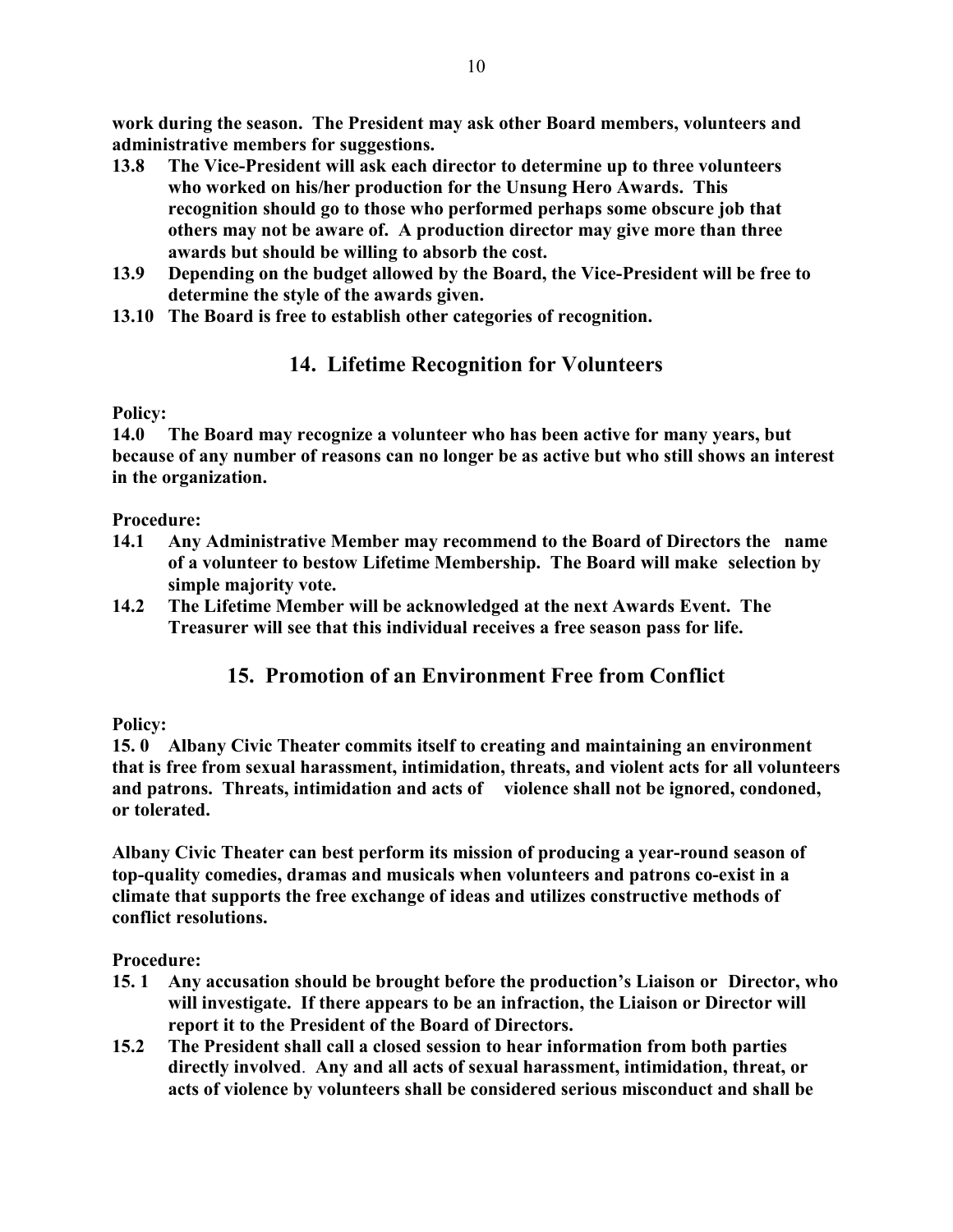the basis for contacting law officials or a requesting that the individual displaying any of these behaviors not return to the theater.

# 16. Promotion of Safety Practices On and Off the Stage

#### Policy:

16.0 The Board of Directors shall encourage safe practices, on stage and off, at all times. All of us must be wary of possible ways that accidents and other mishaps may happen to both volunteers and patrons.

Procedure:

- 16.1 The President, or a Board designee, will present a segment on safety practices during the annual Production Directors meeting. The Production Directors will be urged to read the section in the Production Manual that pertains to safety practices.
- 16.2 Production Directors shall pass on this information pertaining to safety to their casts and crews. The Production Directors will monitor the safety practices to help prevent accidents.
- 16.3 The Set Construction Head shall monitor workers who are using the shop equipment and lifting and moving set pieces to make sure they are observing safety measures. Also imperative is clean-up after all work parties.
- 16.4 The Light Designer shall make sure that there are at least two people on hand when ladders are being used to hang lights. Anyone under the age of 19 should not be allowed to climb tall ladders.
- 16.5 The Production Manager, or designee, shall monitor how sets have been built and, when necessary, offer suggestions for further safety.
- 16.6 The Production Manager and the Production Director will discourage rushing through set strike. Removal of all nails, screws, and staples from lumber before it is returned to storage is one safety feature that is essential.
- 16.7 The Board of Directors will maintain injury insurance to cover volunteers who are injured working at ACT if they do not have their own health insurance.
- 16.8 If an injury occurs during a rehearsal, set construction/strike, or a performance to a cast or crew member, the Production Director shall contact members of the Board of Directors (most likely through the President) as soon as possible. The Treasurer shall provide information about how to make an insurance claim.
- 16.9 An injury involving an audience member must also be reported promptly to the President and the Treasurer, particularly if a claim is to be made against our accident insurance. The insurance form can be located in the mail room in the clear plastic holder that displays ACT forms.

# 17. Maintaining Forms, Handbooks, and Manuals.

#### Policy:

17. 0 Forms, handbooks, and manuals shall be kept on the ACT computer to allow for easy access for printing and securing information as needed.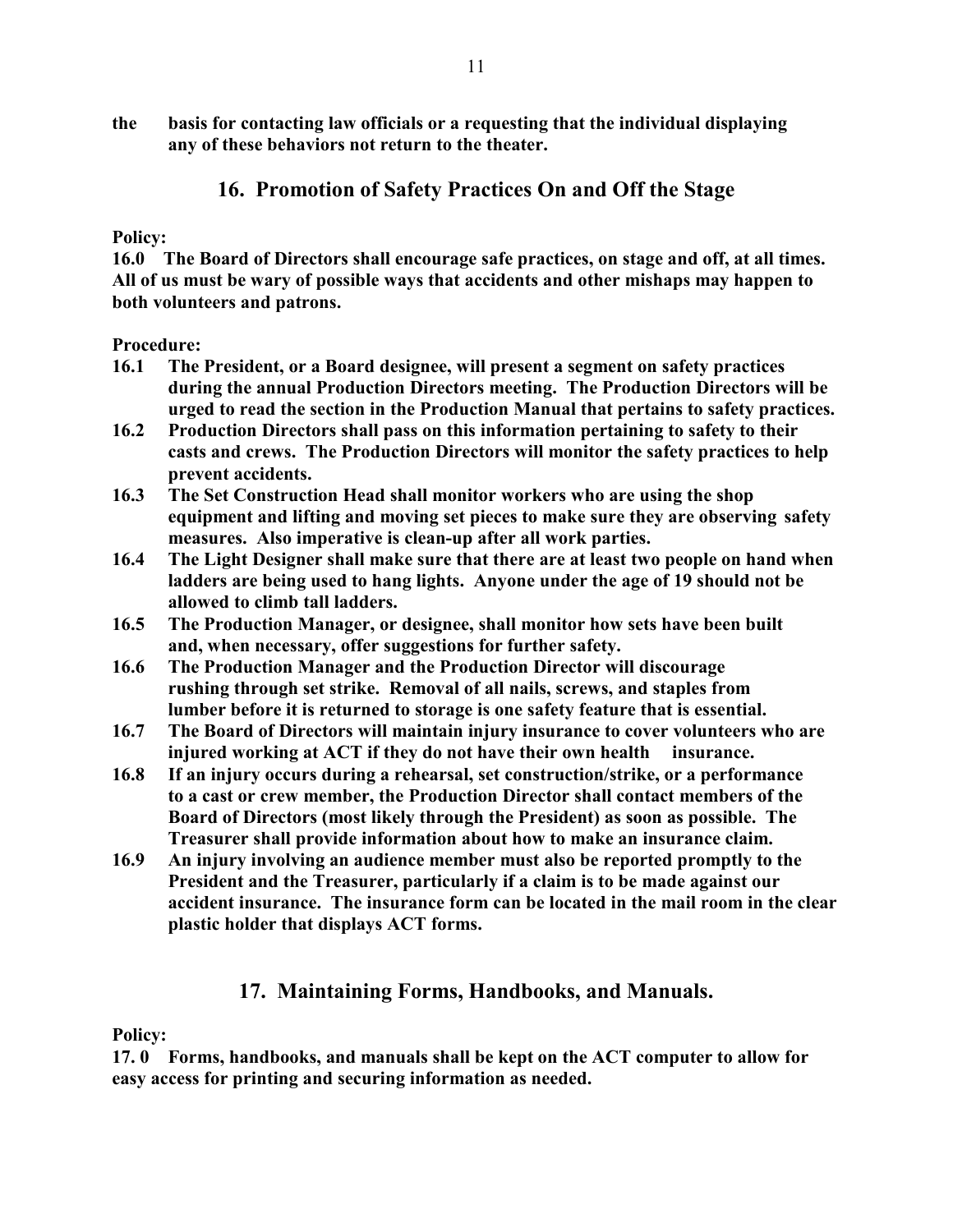Procedure:

- 17. 1 All forms, handbooks, and manuals shall be reviewed by the Board, or the Board's designee, at the end or beginning of each season. Review and update may also occur throughout the season, as necessary
- 17. 2 The Secretary, or the Secretary's designee, shall record this update on the ACT computer. It is the job of the Secretary to see that hard copies are available to any volunteer who may want a copy of his/her own or to print multiple copies for use. Such copies shall be placed in an easily accessible location within the theater. The hard copy should be kept in the library in case the computer fails.

## 18. Use of the ACTor's Handbook.

#### Policy:

18. 0 All Production Directors shall distribute The ACTor's Handbook to all new volunteers during the first week of rehearsal. Volunteers who have had past experience in ACT productions may also benefit with a review of the material.

#### Procedure:

18. 1 Production Coordinator shall see that each director has a supply of The ACTor's Handbook prior to the first week of rehearsal. The Production Coordinator may request permission from the director to be part of a short training session to provide focus on specific information the Production Coordinator deems necessary.

### 19. Job Description and Appointments for Managers

#### Policy:

19. 0 The Board shall maintain a job description for Managers. It will be entitled Who Does What at ACT. The document will list the responsibilities of each manager. In addition a Managers Directory will identify the names of volunteers to call when problems occur, locations for completed projects, positions overseen (if applicable), and the Board position the manager reports to.

- 19.1 Annually, at the Board retreat, the document Who Does What at ACT shall be reviewed and, when necessary, amended by addition or omission.
- 19.2 After the Board retreat, the Secretary shall make corrections and publish the corrected document to be given to each Director of the Board, who shall ensure that all managers, under their auspices, shall have a copy of their job duties
- 19.3 Each member of the Board of Directors is responsible for directly contacting volunteers to fill the managerial positions. Board members are free to appoint co managers for positions if time constraints or other factors limit one person's effectiveness.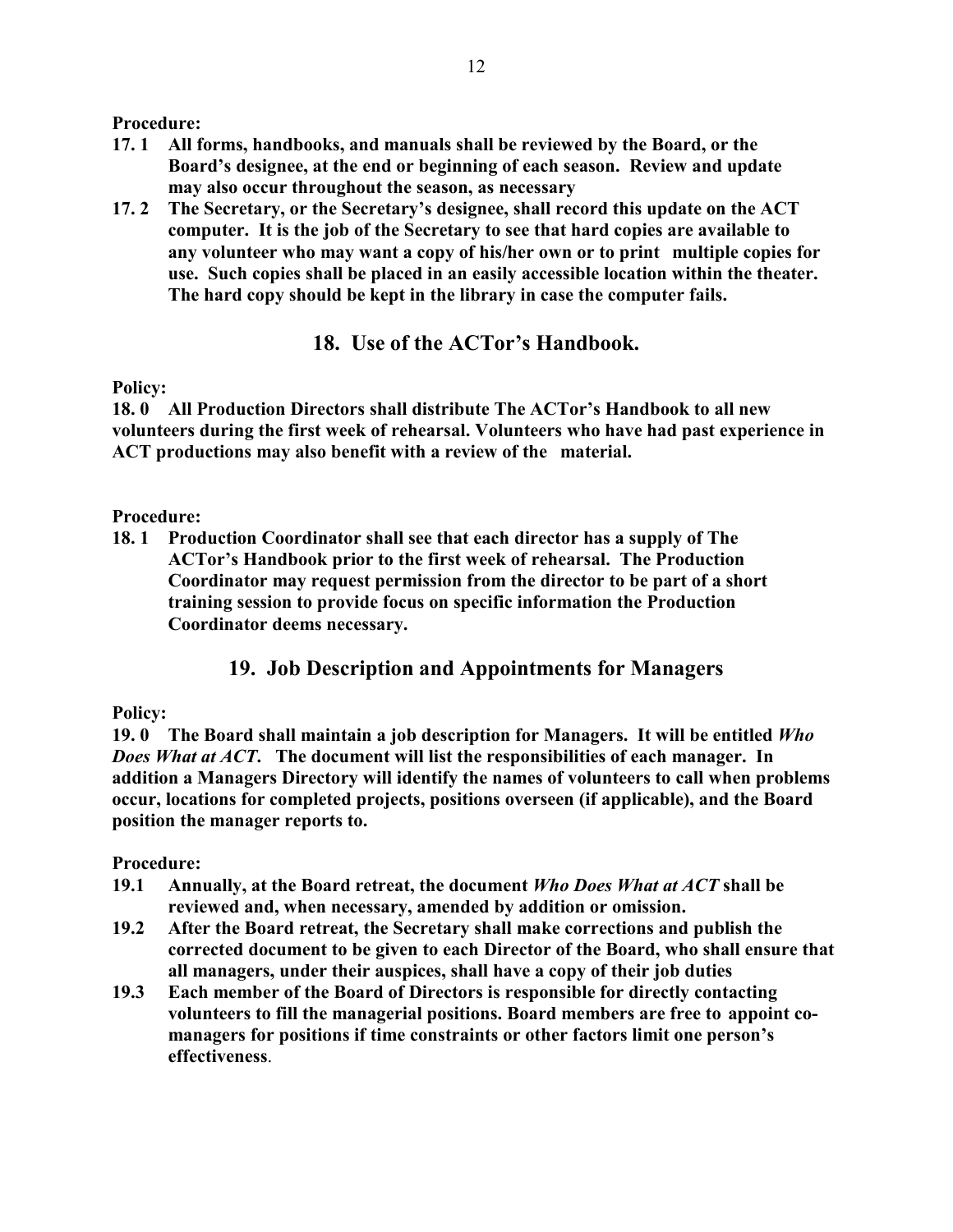19.4 By the November meeting, all managerial positions should be filled and reported to the Secretary, who shall publish a list of all managers along with contact information and the Board position the managers fall under.

#### 20. Appointment of Board Liaisons

Policy:

20. 0 The Board of Directors shall select a liaison for each production at the time of the Production Director's first appearance at the Board meeting to discuss preliminary plans.

Procedure:

- 20. 1 The Board of Directors shall put forth a "call for liaisons" in four ways: by direct contact, in the newsletter, on the ACTList, or with a sign up sheet at the September membership meeting.
- 20. 2 The President, or a designee, shall compile a list for future consultation throughout the season.
- 20. 3 Prior to the Production Director's preliminary report, the President, or a designee, shall contact a volunteer interested in being considered as a liaison to check for availability during the rehearsal and performance periods.
- 20. 4 The President shall announce the interested volunteer and ask the Board of Directors for approval.
- 20.5 To be qualified as a liaison, a volunteer must have served on stage and/or backstage as a crew member for at least two seasons.
- 20.6 A description of the responsibilities of the Liaison are specified in the Bylaws; Article V - Personnel, Section 7 Production Liaison. Duties and purpose are also identified in the ACT Production Manual.
- 20.7 Periodically, the Board of Directors should sponsor a workshop for all volunteers interested in continuing or becoming a liaison.

## 21. Review of Managers and Liaisons

Policy:

21. 0 Review of Managers and Liaisons can be requested by any member of the Board of Directors at any monthly meeting to ensure duties are being carried out.

- 21. 1 The Board member bringing the request before the Board shall make available the duties expected of the Manager or Liaison and shall identify the reason(s) for complaint.
- 21. 2 Three things should be considered: 21. 2. 1 whether the Manager or Liaison is aware of the Board's expectation,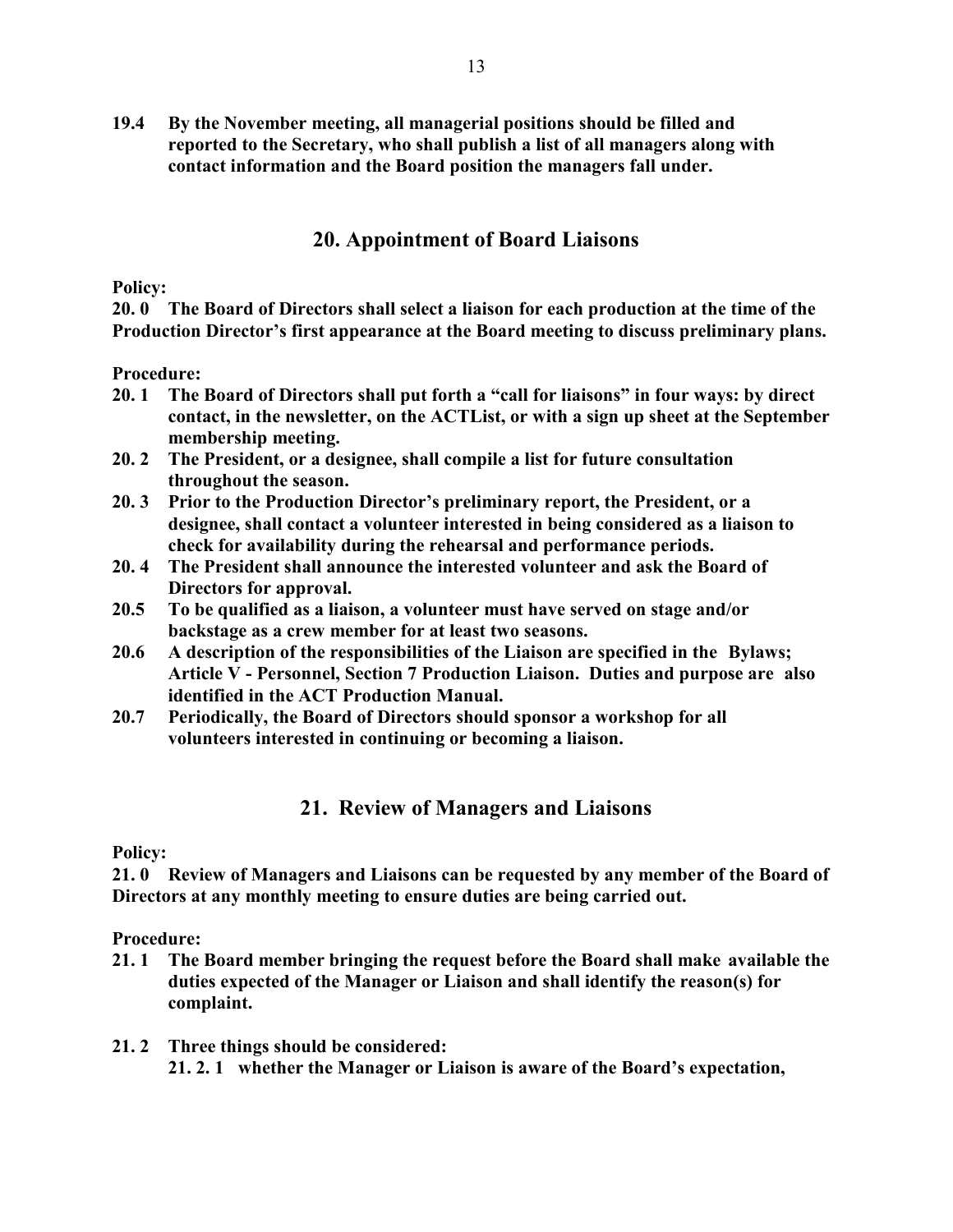- 21. 2. 2 whether the Manager or Liaison has appropriate time, supplies, or personnel to meet expectations, or
- 21. 2. 3 whether the Manager or Liaison continues to want to fill the position.

21. 3 If the Board deems that the Manager or Liaison is not carrying out expectations, the Board may instruct the Manager or Liaison to clarify the job to be done, provide help with supplies and/or assistance, or search for a replacement.

### 22. Season Passes

Policy:

22. 0 At the April meeting, the Administrative Members approves the ticket prices for the forthcoming season. It is the responsibility of the Board of Directors to execute the steps to prepare for the sale of season passes prior to the new season and the continuance throughout the fiscal year. [Bylaws, Article II – Membership; Section 3 – Voting Rights]

Procedure:

- 22. 1 Season Passes and Season Samplers for the new season running from September through August go on sale at ACT or an off-premise Albany outlet by the end of July.
- 22. 2 Patrons may also purchase Season Passes or Season Samplers through the mail. Details are on the ACT Website: http://albanycivic.org
- 22. 3 Season tickets are good for that season only.
- 22. 4 Full Season Passes shall no longer be sold about the end of January. The sale of Samplers shall stop about the first of April.
- 22. 5 Patrons who misplace their passes may contact the Treasurer for replacements.
- 22. 6 A play punch on a Season Pass or a Season Sampler may be used for a musical ticket by the pass holder paying a \$2 upgrade.

### 23. Tickets and Seating for Performances

Policy:

23. 0 Ticket and Seating for all performances shall be regulated by the Board of Directors through the Treasurer or the Treasurer's designee (Box Office/Ticket Manager).

- 23. 1 Tickets may be purchased at the ACT Box Office 45 minutes before the beginning of a performance or at designated outlets during business hours.
- 23. 2 Ticket prices are approved at the April Administrative Membership meeting by a vote of the administrative membership.
- 23. 3 Discounts are given to Seniors 60 and over, and Juniors 18 and younger.
- 23. 4 Tickets go on sale 19 days before Opening Night -- always on a Monday. (19 days includes the "day" of Opening Night.) If Monday is a holiday in which the outlets are closed, then tickets shall go on sale Tuesday.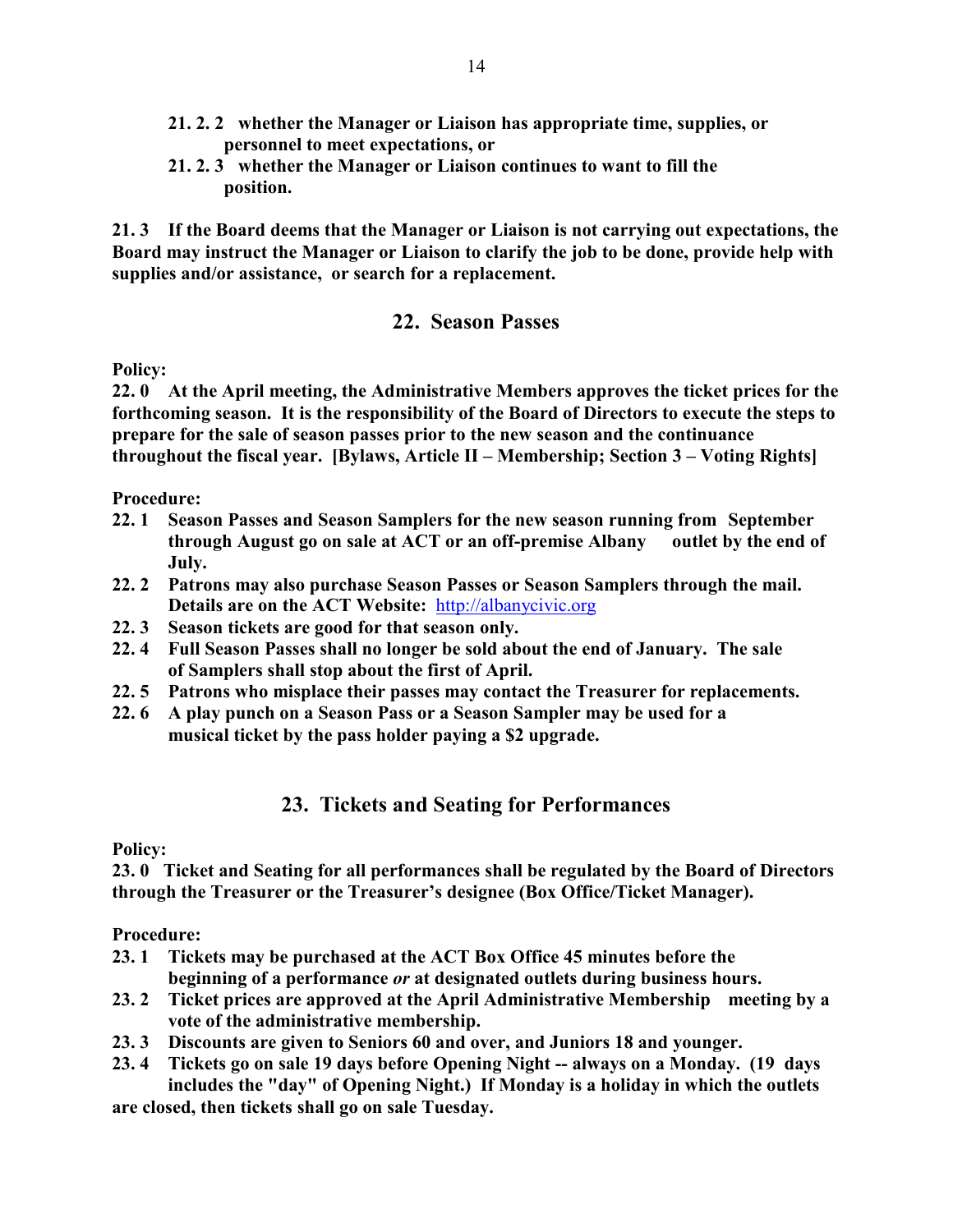- 23. 5 Season Pass holders are the only ones allowed to purchase or reserve tickets on the first week of presales. This includes people with Season Passes and Season Samplers. After the first week, sales are open to anyone.
- 23. 6 Patrons may purchase up to 20 tickets for any single performance. Reservations are limited to eight tickets.
- 23. 7 The number of advance group sales is limited and are on a first come first serve basis. Patrons requiring a large group purchase of more than 20 must contact the Box Office/Ticket Manager five weeks prior to the opening performance. 23. 7. 1 No discount is allowed for a large group sale. Setting up a group sale in advance just guarantees tickets being available at the desired time.
- 23. 8 For each performance, the director and assistant director are allotted two free seats located in the last row on the left side of the theater facing the stage. Production Directors may negotiate other seats, and should contact the box office if they aren't using theirs so these tickets can be sold. Production Directors for musicals get extra seats on opening only for their music assistants.
- 23.9 For each performance, the Box Office Manager will reserve seat P3 for the Head Usher, for the purpose of having the Head Usher available in the auditorium for possible emergencies or disruptions. Other duties for the Head Usher is to seat latecomers, to make sure there are no light leaks or annoying sounds from the foyer of the auditorium during performances, and to serve as a backup if the House Manager needs assistance in the Mildred Gonzales lobby.
- 23. 10 Refunds: Patrons who have tickets they cannot use may turn them back to the box office for a refund prior to or on the day of the performance.
- 23. 11 Standing room space is not permitted. No patron may watch the performance from an aisle or the stairs leading to the light/sound booth.

 23. 11. 1 No one outside immediate production crew is permitted to sit in the light/sound booth.

 23. 11. 2 The last row of the theater seats are sold only at the theater on the date of the matinee or evening performance on a first come, first served basis. None of these tickets shall be pulled for cast and crew members who want to reserve them for family or friends. Cast and crew who want tickets may have someone stand in line for them.

- 23. 11. 3 Volunteers ushering, once duties are performed, may take any vacant seat.
- 23.11.4 House Manager should remain in the lobby in order to direct latecomers and to see that concessions are ready for intermission. After intermission, House Managers should count donations and place the envelope in the designated place to be picked up by the Treasurer or a designee. The House Manager should also put food away, clean counters, wash dishes, collect and throw away waste, maintain a watchful eye over the lobby area, and see that furniture is placed to have an open area in the lobby for the after-show reception for patrons and actors.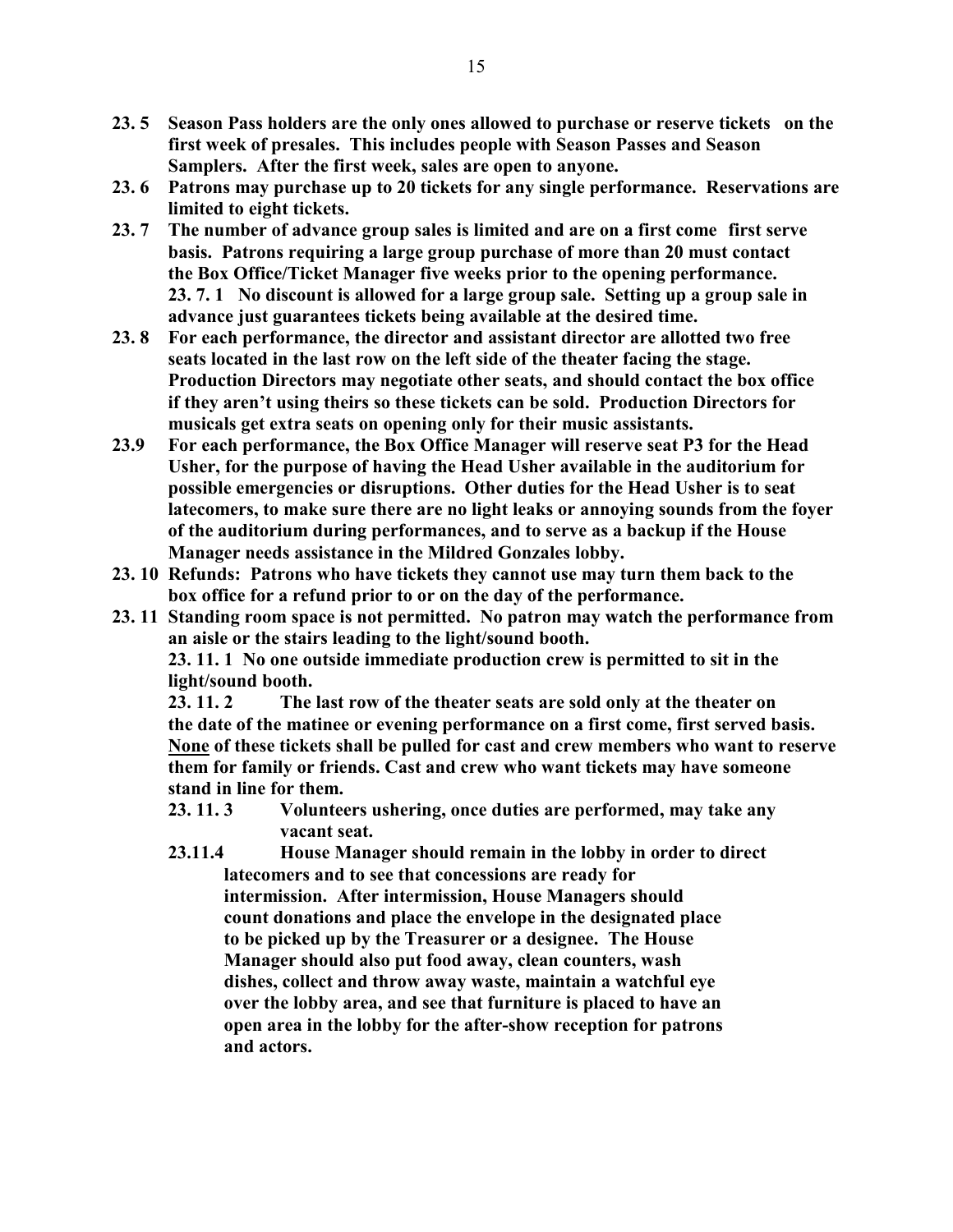### 24. Cancellation of Shows

#### Policy:

24. 0 Cancellation of a show will be the decision of the Production Director when it is an "in-the-moment" decision.

Procedure:

- 24. 1 Appropriate reasons for a show cancellation are due to inclement weather conditions, a failure to get a substitution for a cast member who cannot attend the performance, or for any other reason that the theater is unavailable for use (i.e. electrical outage, fire or water damage, no heat, lack of stage lighting or sound).
- 24.2 Preferably, announcement of cancellation should be made before the audience is seated. Announcement about the cancellation shall be posted on the front door, directing patrons to request a refund or to make a donation to the theater.
- 24.3 If cancellation is made after the seating of the audience, patrons will be given written instructions on how to request a refund. The treasurer, at the beginning of each season, will see that copies of these instructions will be stored in the box office in event of a possible cancellation.
- 24.4 Patrons will be directed to mail their unused tickets and address to Albany Civic Theater, P. O. Box 82, Albany, OR 97321 within the week of the cancellation. A refund check will be mailed by the treasurer for the full value of the ticket.
- 24.5 In order for the director to make an early assessment, he/she should be aware of reported storm conditions. Cast and crew members will contact the theater or director, as early as possible, if they have a problem getting to the theater. In case of another problem situation, a member of the Board should inform the director. For example, if the heating system is out, the facilities coordinator should contact the director as soon as possible.

# 25. Buy-Out Performances

Policy:

25. 0 The Board of Directors may authorize an additional performance upon the request of a representative on behalf of a community group. The purpose for an extra performance may be for such reasons as a charitable benefit or a gift from an organization or company for its employees, members, and their family members.

- 25. 1 The representative meets with the Board at a regular meeting and brings forth these details in a memorandum of understanding detailing the agreement between Albany Civic Theater and the group wishing to purchase the house.
- 25.2 The Memorandum of Understanding should contain the following:
	- Identification of the principal contacts.
	- The date and time of the performance for the buy-out.
	- The cost of each seat will be the regular adult cost of a play or of a musical unless the Board approves of a discount or wavier for charitable purposes.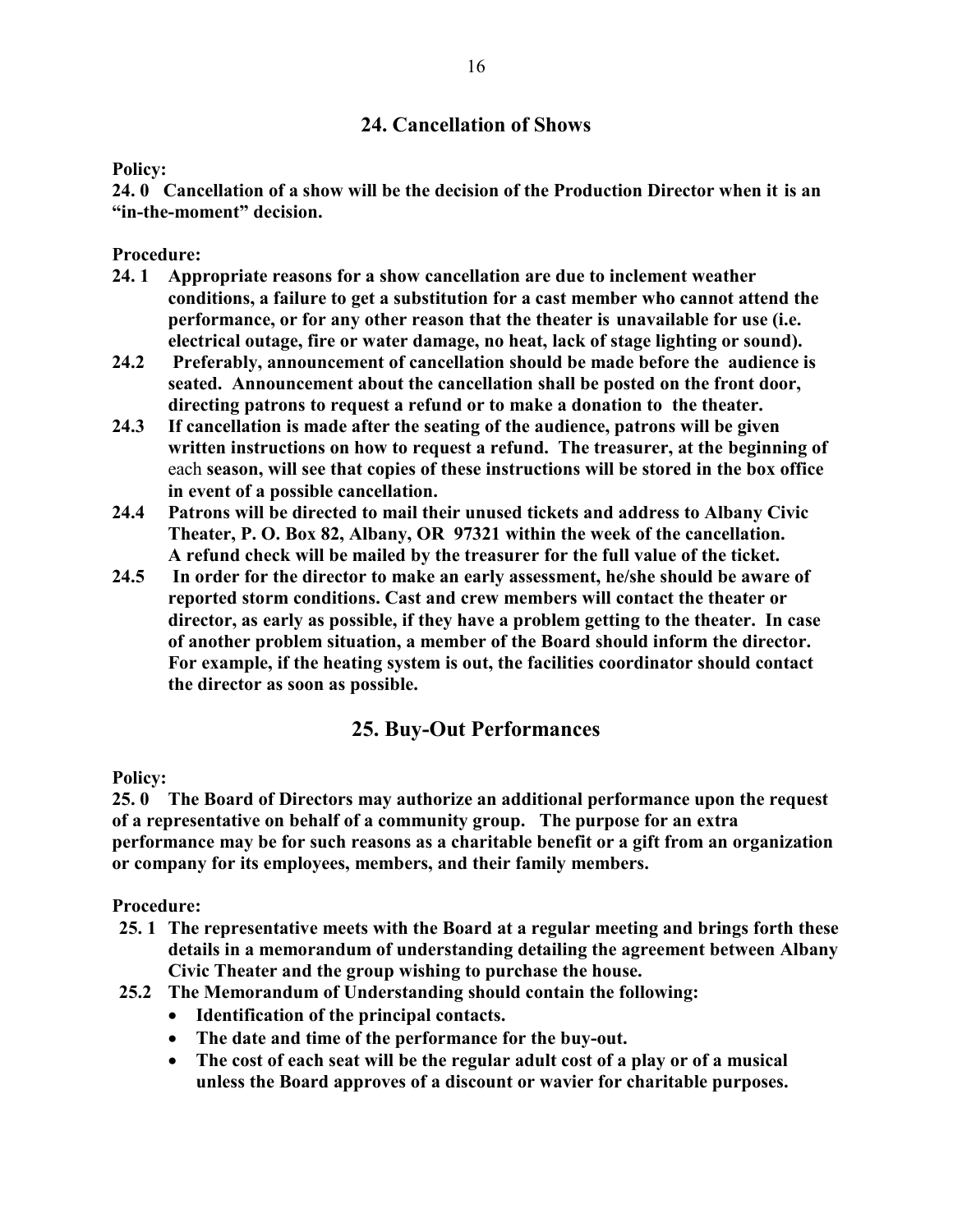- The group negotiating for the house for a performance shall manage its own seating and its own pre-show and intermission refreshments. A designated ACT representative shall be on hand to unlock and lock the building as well as to supervise.
- Responsibilities of Albany Civic Theater. This may include such items as assuming responsibility for obtaining and paying the royalties and the rental of materials for the production, printing 160 general admission tickets, donating the facility and waiving any charges for the use of the theater, releasing information to the community group for its publicity purposes, setting up concessions, or providing ushers.
- Responsibilities of the community group. This may include such items as assuming responsibility for distribution or sale of the tickets, designating the cost (if any) the group desires to charge its members, remaining within the confines of the lobby areas and the auditorium (considered the front of the house), identifying Albany Civic Theater as a supporter on any of the promotional material that the community group wishes to publish.
- Statement for the allowance for modification and termination. Any modification that occurs should be within the scope of the instrument and made by mutual consent of the parties, by issuance of a written modification, signed and dated by all parties, prior to any changes being performed.
- Statement for termination. With reasonable notice, any party named in the document may terminate, in writing, the instrument in whole, or in part, at any time before the date of expiration. After the expiration, the party terminating the agreement will assume the cost of the royalty license.
- Commencement/Expiration Date. The instrument is executed as of the date of the last signature and is effective on the date of the performance, unless extended by the parties.
- Witness Whereof. The parties hereto have executed this agreement as of the last written date specified. Document is signed and dated.

# 26. Special Ticket Deals for Thursday

#### Policy:

26. 0 For Thursday night performances of plays (NOT Musicals), Albany Civic Theater shall offer a special pricing for a patron who shows identification that indicates he/she is a student with a valid high school or college ID card, regardless of age or a member of Oregon Public Broadcasting with their membership card.

- 26. 1 At the beginning of the season, the Box Office Manager shall instruct Box Office Personnel on how to handle this offer for Thursday performances.
- 26. 2 For Thursday performances, the patron may purchase two tickets; the first ticket shall be sold for full price and the second ticket shall be sold for half price.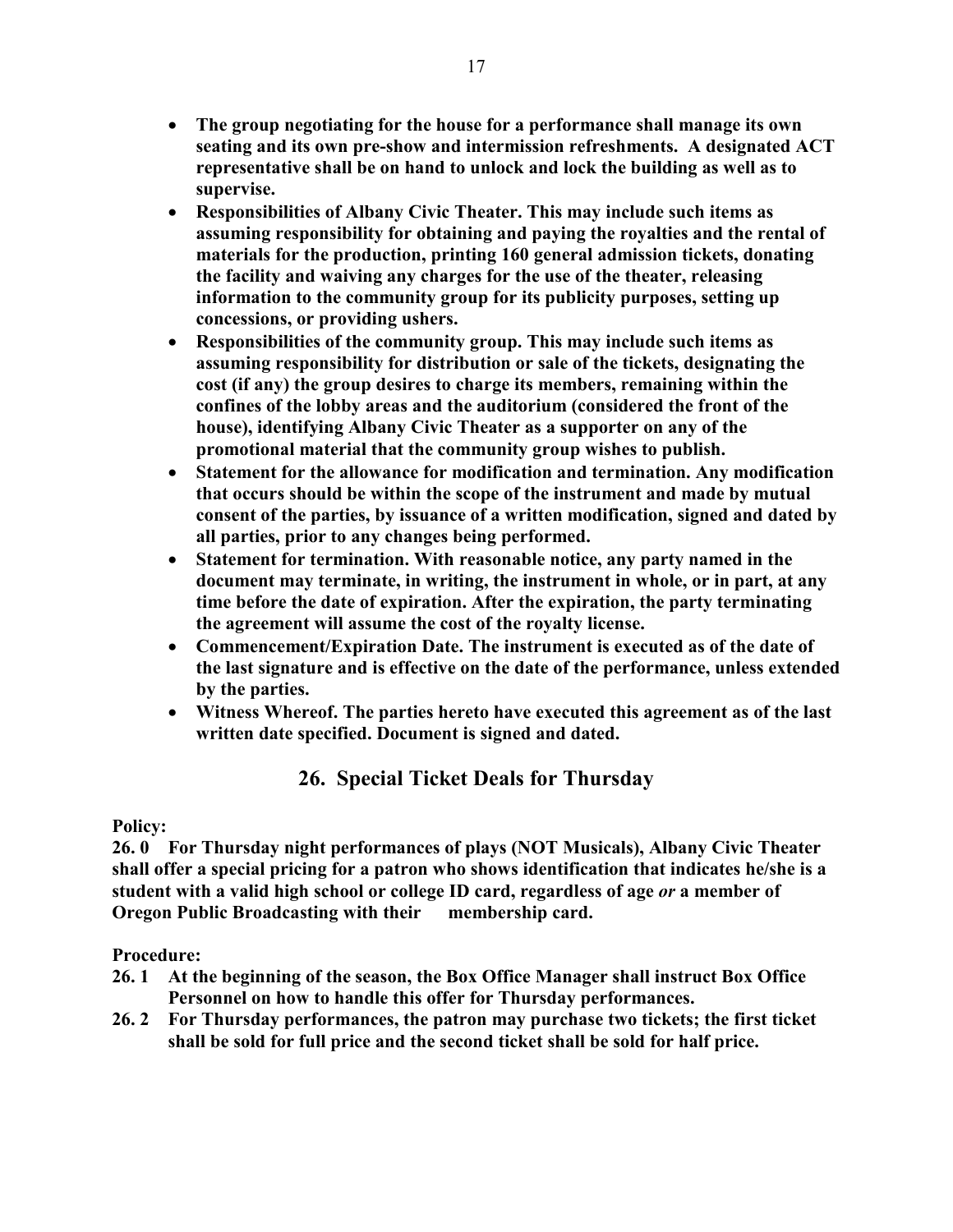# 27. Giving Complimentary Tickets, Passes, Vouchers, or Gift Certificates

#### Policy:

- 27.0 Albany Civic Theater does not routinely provide free tickets to anyone, including cast and crew. Exceptions include:
	- Someone who provides unusual goods or services to a show (beyond just lending us a prop or two).
	- Charitable organizations who ask ACT for tickets they can use in their own fundraisers.
	- In some cases, complimentary tickets or season passes may be bestowed on patrons who make substantial monetary contributions.
	- Albany Civic Theater shall not provide free tickets to for-profit ventures from businesses.
	- Production Directors and Assistant Directors may, if they choose, "give away" their own seats for a particular show, or allow the box office to sell these seats.
	- The President, or designee, will give each production director up to eight (8) vouchers upon request.

#### Procedure:

- 27. 1 In the case of a patron or volunteer who provides unusual goods or services, directors shall contact the President, who may provide a letter good for one or two free tickets to the show. Recipients must make their own reservations, but can exchange the letter for the ticket(s) at the outlets or at the box office.
- 27. 2 Requests from charitable organization come to the President, who decides whether to grant these requests,. The President shall provide a voucher that can be exchanged for two Season Samplers (or, if the request comes early enough in the season, Season Passes may be granted).
- 27. 3 For donors who give substantial monetary gifts, the Board of Directors shall determine in a business meeting whether to bestow a complimentary ticket, season pass, or gift certificate. The value of the complimentary gift shall depend on the size of the donation.

# 28. Use of ACT Facilities by Outside Groups

#### Policy:

28. 0 Generally, because of a heavy schedule, Albany Civic Theater is not available to outside groups requesting rental or free use of the facility.

 The Board may consider such requests from outside groups or our own members of the theater, but must consider the available schedule for the theater's needs as a first priority. Daytime usage for a limited, non-public purpose, may be more appropriate.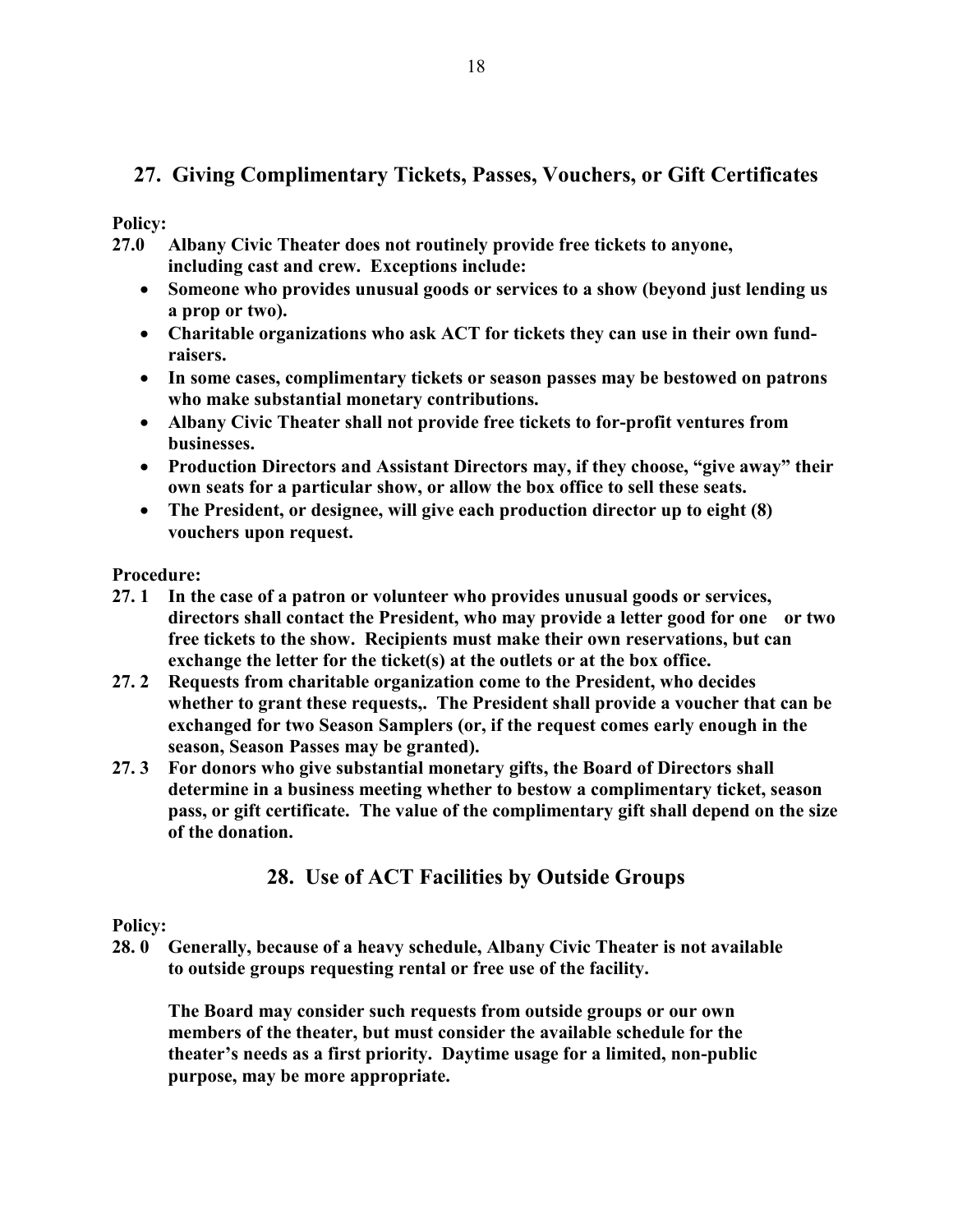If alcoholic beverages are to be served, the event sponsor will be responsible for complying with OLCC regulations regarding licensed servers and checking ID, etc. Smoking shall be delegated to the outdoors, 10 feet away from the entrance.

Procedure:

- 28. 1 Requests shall be made to the ACT Board of Directors in writing. The request shall identify how the facility shall be used, when the group needs to use the facility, what length of time is necessary, and how the facility shall be cleaned afterwards.
- 28. 2 The Board may set an adequate charge to cover ACT's cost, including use of power, wear and tear on the building, use of supplies, etc.
- 28. 3 The Board shall appoint at least one responsible ACT member to open and close the building, supervise, and answer questions.

# 29. Use of ACT Property by Other Groups

#### Policy:

29. 0 Albany Civic Theater may loan some items from its set, lighting, and prop stocks to other bona fide theater groups, particularly when a responsible ACT member is involved with the other group. Costume pieces are not lent because of wear and tear.

#### Procedure:

- 29. 1 Request shall be made to the Production Coordinator, who may make the decisions on his/her own.
- 29. 2 The Production Coordinator must check with the upcoming directors before lending anything out to make sure that the item is not needed for a future production.
- 28. 3 The Production Coordinator shall make a written list that includes when the item went out and when it is due back. Also included shall be the name and phone number of the responsible party.
- 29. 4 If the borrower does not return the item(s) in a timely manner the Production Coordinator shall follow up to make sure of the return.
- 29. 5 The Coordinator may choose to require a deposit or guarantee against damage, breakage, etc.

### 30. Play Selection

Policy:

30. 0 The Play Reading Committee is a standing committee appointed by the Board of Directors upon recommendation of the President, in early December.

It should be an uneven number (i.e. 5-7). The committee shall NOT include a majority of Board members or people who are submitting to direct. The make up of the committee should include members with directing, acting, tech, and "business" experience.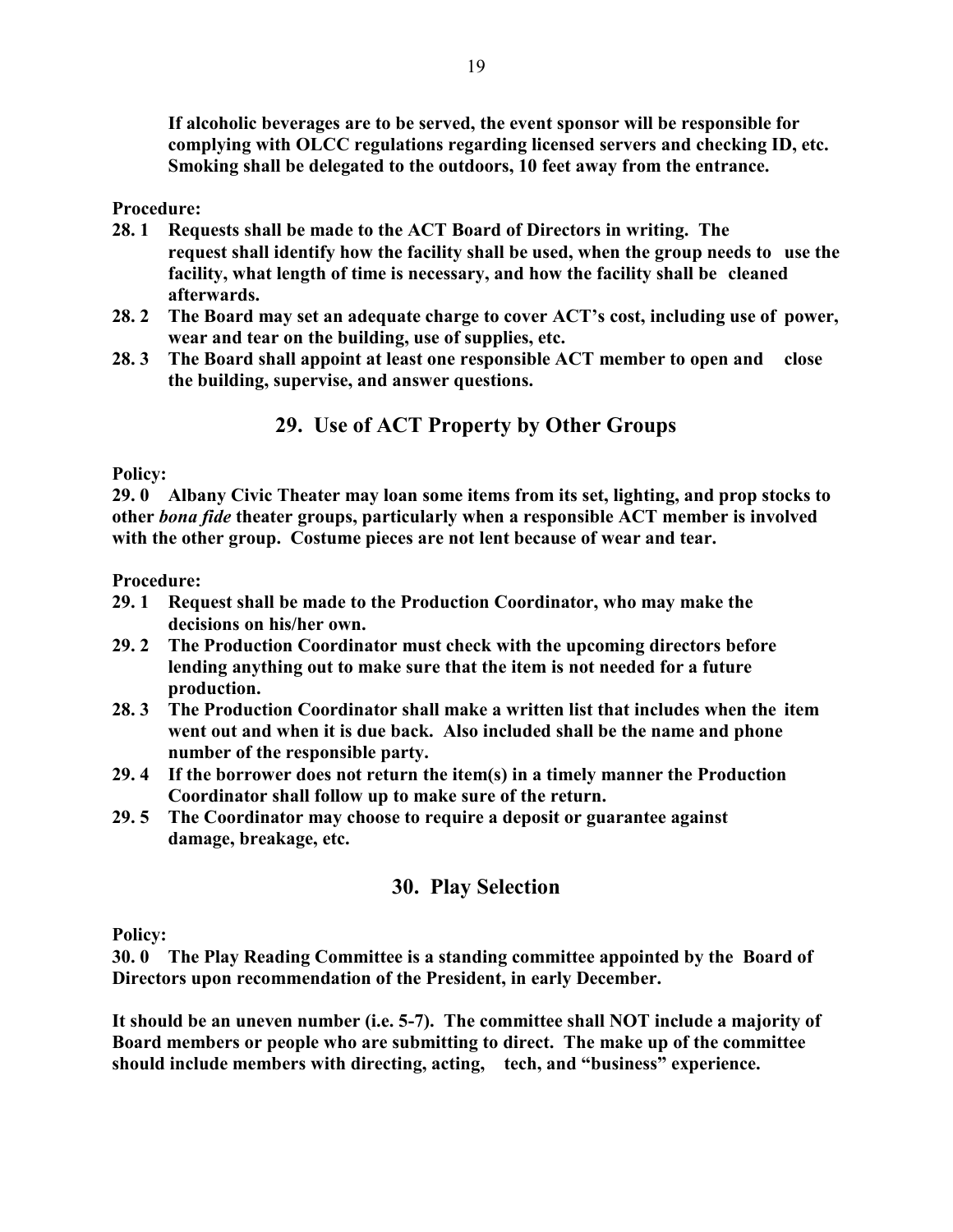The vice chair from the preceding season shall become the chair person for the current season. Other requirements shall come from the Charge to the Committee, made by members at the September meeting.

The President serves as ex-officio (non-voting) member, who may decide how much to be involved in the process.

Procedure:

- 30. 1 The President shall seek the committee from the current administrative member list.
- 30. 2 Prior to the January Administrative Meeting, the President shall draw up a proposed committee after gaining each member's agreement to serve. Any administrative member may request consideration for this committee. The President shall recommend this list to the Board of Directors, who must approve of the recommendation in an open meeting prior to the January Administrative Membership meeting.
- 30.3 Parties involved in the play reading process should consult the Play Reading Committee Handbook for further information

# 31. Production Director Qualifications

### Policy:

31. 0 Administrative members submitting scripts to the Play Reading Committee must have, at least, served as a production director, stage manager or assistant director on one of the productions at ACT. The Board can require more if they do not feel a volunteer is ready to direct at ACT. This minimal requirement allows for the Board and the Play Reading Committee to know if the director candidate has the knowledge to direct and knows how to treat volunteers and property well.

Procedure:

- 31. 1 At a special session, the Board of Directors shall pre-screen each director candidate, using a simple set of questions, to determine appropriate qualification.
- 31.2 Those that pass are considered qualified to have their submissions considered by the Play Reading Committee.

# 32. Board Nominations

Policy:

32. 0 Upon the President's recommendation the Board shall approve the Nominating Committee at the April Board of Directors meeting

Procedure:

32. 1 A Charge shall be given to the Nominating Committee by the Board of Directors to help steer the process to be achieved by the committee.